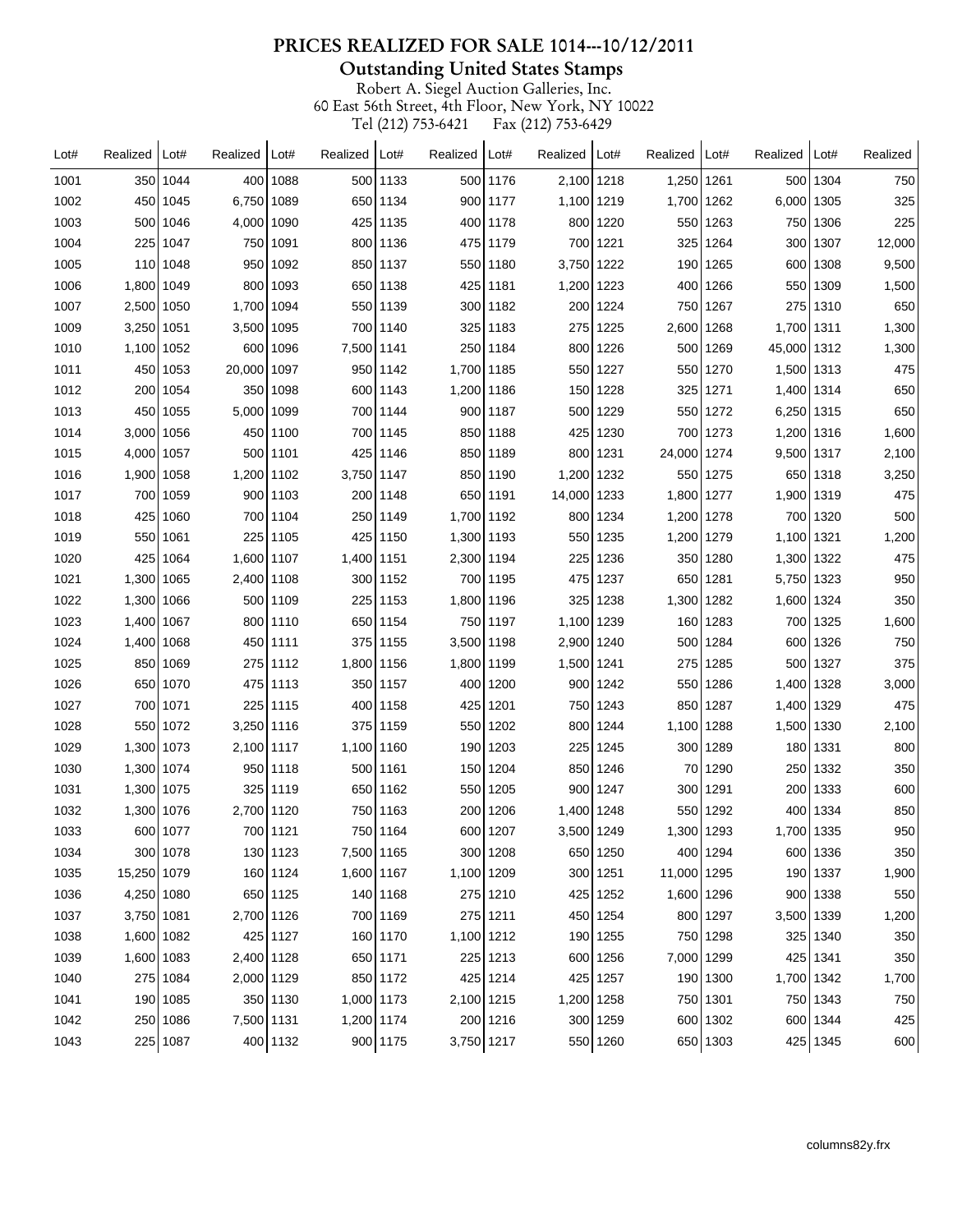**Outstanding United States Stamps** 

| Lot# | Realized     | Lot#     | Realized         | Lot#       | Realized   | Lot#       | Realized   | Lot#     | Realized     | Lot#     | Realized   | Lot#     | Realized   | Lot#     | Realized |
|------|--------------|----------|------------------|------------|------------|------------|------------|----------|--------------|----------|------------|----------|------------|----------|----------|
| 1346 |              | 300 1388 |                  | 900 1434   |            | 150 1477   | 350        | 1522     |              | 500 1565 | 1,400 1609 |          | 2,700 1651 |          | 350      |
| 1347 | 325          | 1389     | 800              | 1435       |            | 190 1478   |            | 450 1523 | 250          | 1566     | 1,500 1610 |          | 325        | 1652     | 2,100    |
| 1348 | 6.0001       | 1390     | 950              | 1436       | 250        | 1479       | 700        | 1524     | 475          | 1567     |            | 850 1611 | 300        | 1653     | 12,000   |
| 1349 | 2,000 1392   |          | 375              | 1437       | 2.400 1480 |            | 5,000      | 1525     |              | 275 1568 |            | 750 1612 | 425        | 1654     | 3,500    |
| 1350 |              | 550 1393 |                  | 190 1438   |            | 275 1481   | 2,300 1526 |          | 1,000 1569   |          |            | 800 1613 |            | 700 1655 | 2,300    |
| 1351 | 1,300 1395   |          | 1,800 1439       |            | 1,500 1482 |            | 650        | 1527     |              | 750 1570 |            | 650 1614 |            | 550 1656 | 1,400    |
| 1352 | 650          | 1396     | 1,600 1440       |            |            | 650 1483   | 325        | 1528     | 9,500 1571   |          | 1,100 1615 |          | 450        | 1657     | 850      |
| 1353 | 6.000 1397   |          |                  | 700   1441 |            | 950   1484 | 10,000     | 1529     | 1,100   1572 |          |            | 550 1616 | 225        | 1658     | 800      |
| 1354 | 2,100 1398   |          | 225              | 1442       |            | 450 1485   | 2,700      | 1530     |              | 550 1573 |            | 650 1617 |            | 375 1659 | 550      |
| 1355 | 2,000 1399   |          | 200 l            | 1443       |            | 600 1486   | 850        | 1531     | 225          | 1574     |            | 950 1618 | 600        | 1660     | 500      |
| 1356 | 1,200 1400   |          | 400              | 1444       | 5,500 1487 |            | 300        | 1532     | 350          | 1575     | 225        | 1619     | 550        | 1661     | 550      |
| 1357 | 1,100   1401 |          | 250              | 1445       |            | 200 1488   | 700        | 1533     | 425          | 1576     |            | 190 1620 | 375        | 1662     | 450      |
| 1358 |              | 550 1402 | 100 <sub>l</sub> | 1446       | 1,300 1489 |            | 2,100 1534 |          | 2,100 1577   |          |            | 170 1621 |            | 300 1663 | 550      |
| 1359 |              | 500 1403 | 3,750 1447       |            | 1,600 1490 |            | 900        | 1535     | 1,600 1578   |          |            | 150 1622 |            | 500 1664 | 500      |
| 1360 |              | 700 1404 | 1,700 1448       |            |            | 325 1491   | 3,000      | 1536     | 1,100 1579   |          | 425        | 1623     | 900        | 1665     | 4,250    |
| 1361 |              | 225 1405 | 70               | 1449       |            | 375 1493   | 900        | 1538     | 1,600   1580 |          | 1,200 1624 |          | 850        | 1666     | 2,500    |
| 1362 |              | 600 1406 |                  | 475 1450   |            | 800 1494   |            | 375 1539 |              | 900 1581 | 1,100 1625 |          | 425        | 1667     | 550      |
| 1363 | 325          | 1407     | 400              | 1451       |            | 200 1495   | 950        | 1540     | 600          | 1582     |            | 550 1626 | 450        | 1668     | 4,750    |
| 1364 | 425          | 1408     | 1,500            | 1452       | 1,100 1496 |            | 450        | 1541     | 400          | 1583     | 325        | 1627     | 2,000      | 1669     | 2,100    |
| 1365 |              | 450 1410 | 210              | 1453       |            | 325 1497   | 1,300      | 1542     | 425          | 1584     |            | 950 1628 |            | 500 1670 | 1,100    |
| 1366 |              | 250 1411 | 6,750 1454       |            |            | 550 1498   | 3,250 1543 |          | 250          | 1585     | 2,900 1629 |          | 325        | 1671     | 4,000    |
| 1367 |              | 120 1412 | 625              | 1455       |            | 275 1499   | 1,200 1544 |          | 3,500 1586   |          | 800        | 1630     | 5,125 1672 |          | 850      |
| 1368 |              | 800 1413 | 425              | 1456       |            | 225 1500   | 160        | 1545     | 600          | 1587     | 425        | 1631     | 1,200 1673 |          | 1,100    |
| 1369 |              | 450 1414 | 3,000   1457     |            |            | 650 1501   | 550        | 1546     |              | 600 1588 |            | 550 1632 | 300        | 1674     | 900      |
| 1370 |              | 275 1415 |                  | 375 1458   |            | 375 1502   |            | 450 1547 | 4,750 1589   |          | 1,300 1633 |          |            | 850 1675 | 550      |
| 1371 | 26,000 1416  |          | 250              | 1459       |            | 250 1503   | 225        | 1548     | 1,200 1590   |          |            | 200 1634 |            | 600 1676 | 600      |
| 1372 | 65,000 1417  |          | 500              | 1460       |            | 500 1504   | 6,250      | 1549     | 1,300 1591   |          |            | 350 1635 | 300        | 1677     | 500      |
| 1373 | 1,600 1418   |          | 140              | 1461       |            | 750 1505   | 300        | 1550     |              | 475 1592 |            | 310 1636 | 325        | 1678     | 550      |
| 1374 |              | 600 1419 | 275              | 1462       | 1,100 1506 |            | 325        | 1551     | 2,000 1593   |          | 1,700 1637 |          | 1.000 1679 |          | 1,050    |
| 1375 |              | 700 1420 | 300 l            | 1463       | 2,100 1507 |            | 950        | 1552     | 3,500 1594   |          | 425        | 1638     | 1,100 1680 |          | 550      |
| 1376 | 1,500 1421   |          | 250              | 1464       |            | 500 1508   | 1,000      | 1553     | 250          | 1596     | 2,800      | 1639     | 600        | 1681     | 475      |
| 1377 |              | 650 1422 |                  | 170 1465   |            | 250 1509   |            | 950 1554 | 5,000 1598   |          |            | 550 1640 | 1,000 1682 |          | 2,600    |
| 1378 | 3,250 1423   |          |                  | 550 1466   |            | 225 1512   | 2,300 1555 |          | 1,800 1599   |          |            | 950 1641 | 3,500 1683 |          | 800      |
| 1379 | 2,500 1424   |          |                  | 475 1467   |            | 170 1513   | 2,100 1556 |          |              | 850 1600 | 1,100 1642 |          |            | 950 1684 | 225      |
| 1380 | 1,500 1425   |          |                  | 425 1468   |            | 425 1514   | 1,000 1557 |          | 2,300 1601   |          |            | 700 1643 | 2,600 1685 |          | 225      |
| 1381 |              | 850 1426 |                  | 225 1469   |            | 300 1515   |            | 500 1558 | 1,500 1602   |          |            | 475 1644 |            | 450 1686 | 325      |
| 1382 |              | 850 1428 |                  | 550 1470   | 1,300 1516 |            |            | 250 1559 | 1,700 1603   |          | 1,600 1645 |          | 7,500 1687 |          | 275      |
| 1383 | 1,100 1429   |          |                  | 325 1471   |            | 180 1517   |            | 130 1560 | 6,750 1604   |          |            | 250 1646 | 2,100 1688 |          | 750      |
| 1384 | 2,200 1430   |          |                  | 250 1472   |            | 850 1518   |            | 850 1561 | 3,750 1605   |          |            | 950 1647 | 4,250 1689 |          | 850      |
| 1385 |              | 650 1431 |                  | 475 1473   |            | 550 1519   |            | 500 1562 |              | 850 1606 |            | 350 1648 | 1,200 1690 |          | 3,500    |
| 1386 |              | 325 1432 |                  | 250 1475   |            | 650 1520   | 7,000 1563 |          | 4,750 1607   |          |            | 325 1649 | 1,300 1691 |          | 2,600    |
| 1387 |              | 300 1433 |                  | 250 1476   |            | 400 1521   | 1,600 1564 |          | 1,300 1608   |          |            | 650 1650 |            | 600 1692 | 3,000    |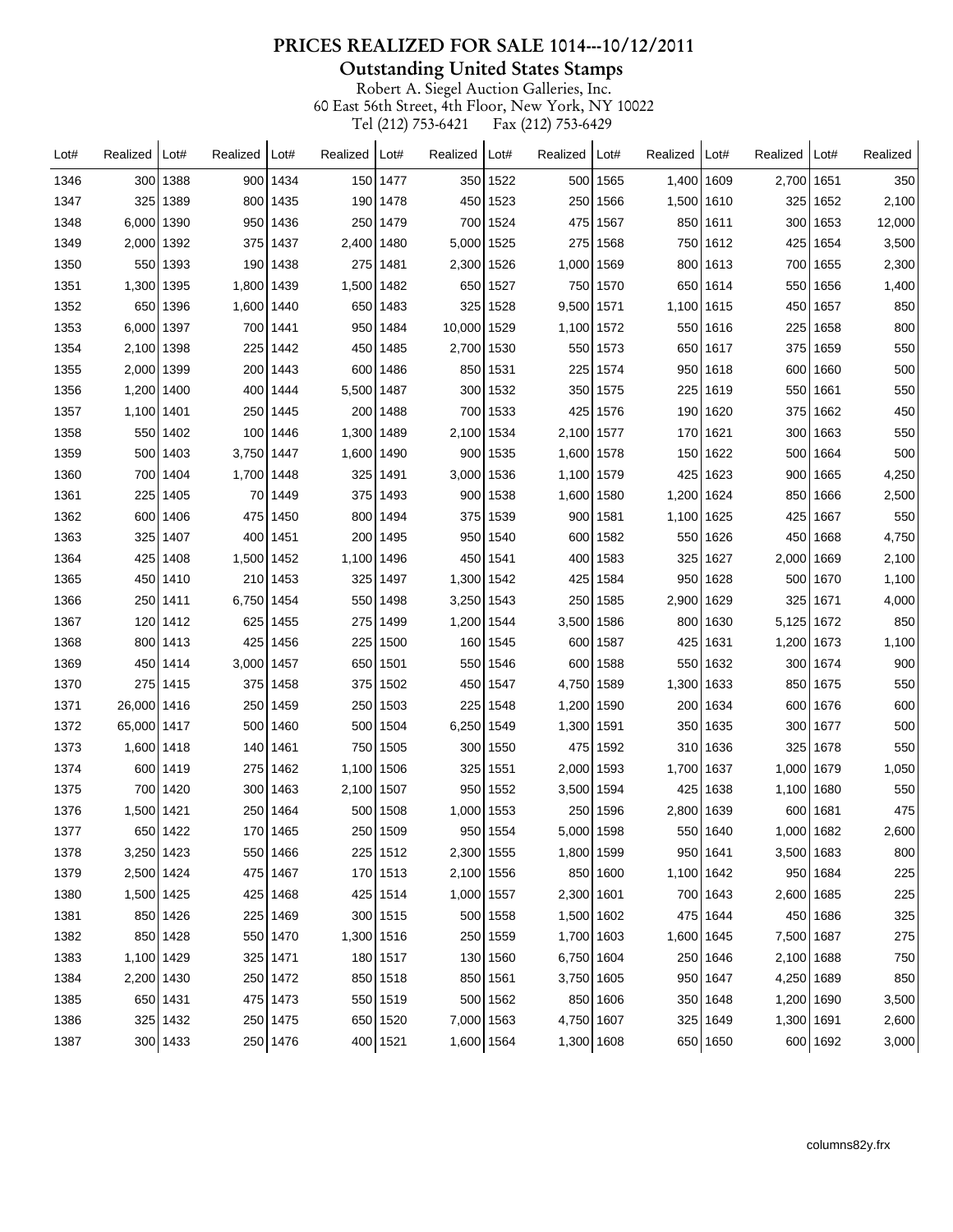**Outstanding United States Stamps** 

| Lot# | Realized      | Lot#     | Realized     | Lot#       | Realized      | Lot#     | Realized   Lot# |          | Realized     | Lot#       | Realized   | Lot#       | Realized     | Lot#       | Realized |
|------|---------------|----------|--------------|------------|---------------|----------|-----------------|----------|--------------|------------|------------|------------|--------------|------------|----------|
| 1693 |               | 600 1736 |              | 425 1778   | 1,300 1820    |          |                 | 850 1862 |              | 550 1905   | 400 l      | 1949       |              | 350 1992   | 450      |
| 1694 | 2,200 1737    |          | 475 l        | 1779       |               | 400 1821 |                 | 375 1863 | 425          | 1906       | 800 l      | 1950       |              | 950 1993   | 225      |
| 1695 |               | 800 1738 | 1,200 1780   |            |               | 325 1822 | 225             | 1864     | 160          | 1907       | 1,100      | 1951       | 225          | 1994       | 275      |
| 1696 |               | 700 1739 | 325          | 1781       |               | 650 1823 | 800             | 1865     | 1,000   1908 |            |            | 200 1953   |              | 225 1995   | 550      |
| 1697 |               | 500 1740 |              | 425 1782   |               | 425 1824 |                 | 375 1866 |              | 550   1909 |            | 550 1954   |              | 300 1996   | 200      |
| 1698 | 4,000 1741    |          |              | 325 1783   |               | 750 1825 | 2,600 1867      |          | 425          | 1910       |            | 650 1955   |              | 325 1997   | 400      |
| 1699 |               | 650 1742 |              | 180 1784   |               | 250 1826 | 550             | 1868     | 2,900   1911 |            | 170        | 1956       | 250          | 1998       | 225      |
| 1700 |               | 325 1743 |              | 850 1785   |               | 325 1827 |                 | 450 1869 |              | 600 1912   |            | 850 1957   | 1,700 2000   |            | 700      |
| 1701 |               | 550 1744 |              | 140 1786   | 1,400 1828    |          |                 | 800 1870 |              | 275 1913   |            | 700 1958   |              | 475 2001   | 400      |
| 1702 |               | 200 1745 |              | 250   1787 |               | 350 1829 |                 | 325 1871 |              | 350   1914 |            | 750 1959   | 1,600 2002   |            | 1,200    |
| 1703 | 1,550 1746    |          | 250          | 1788       |               | 350 1830 |                 | 750 1872 | 425          | 1915       | 750        | 1960       |              | 650 2003   | 650      |
| 1704 |               | 750 1747 | 3,000   1789 |            |               | 250 1831 |                 | 550 1873 | 1,500   1916 |            |            | 800   1961 |              | 450   2004 | 650      |
| 1705 | 15,500 1748   |          |              | 850 1790   |               | 225 1832 |                 | 450 1874 |              | 600 1917   |            | 300 1962   |              | 600 2005   | 1,300    |
| 1706 | 14,000   1749 |          | 2751         | 1791       |               | 750 1833 |                 | 350 1875 | 1,200 1918   |            | 375 I      | 1964       |              | 325 2006   | 450      |
| 1707 | 13,000 1750   |          |              | 500 1792   |               | 500 1834 | 650             | 1876     |              | 700   1919 | 400        | 1965       |              | 800   2007 | 450      |
| 1708 | 6,000 1751    |          | 170          | 1793       |               | 325 1835 | 2,200 1877      |          | 1,400 1920   |            | 325 I      | 1966       | 2,700 2008   |            | 650      |
| 1709 | 37,500 1752   |          | 3,500   1794 |            | 1,200 1836    |          |                 | 700 1878 | 2,400 1921   |            | 650        | 1967       | 1,000 2009   |            | 300      |
| 1710 | 29,000 1753   |          |              | 225 1795   |               | 275 1837 |                 | 325 1879 | 3,250   1922 |            | 325        | 1967       | 2,800 2010   |            | 750      |
| 1711 | 5,250 1754    |          |              | 700 1796   | 1,600 1838    |          |                 | 650 1880 | 325          | 1923       | 15,500     | 1968       | 1,500 2011   |            | 170      |
| 1712 |               | 550 1755 | 1,600 1797   |            | 2,700   1839  |          |                 | 110 1881 | 2,200 1924   |            | 2,300 1969 |            |              | 425 2012   | 160      |
| 1713 |               | 700 1756 | 2,600   1798 |            | 2,100   1840  |          | 1,700 1882      |          | 1,100   1925 |            | 1,900      | 1970       |              | 600 2013   | 1,000    |
| 1714 | 425           | 1757     | 2751         | 1799       | 2,000 1841    |          | 1,900 1883      |          | 7,000   1926 |            |            | 550   1971 | 1,400 2015   |            | 950      |
| 1715 | 325           | 1758     | 500          | 1800       | 1,300   1842  |          | 4,750   1884    |          |              | 850 1927   | 300        | 1972       | 2,100 2016   |            | 475      |
| 1716 |               | 250 1759 |              | 550 1801   |               | 375 1843 | 3,750 1885      |          |              | 650   1928 |            | 200 1973   | 4,750   2017 |            | 350      |
| 1717 |               | 350 1760 | 1,000   1802 |            |               | 150 1844 | 225             | 1886     |              | 700 1929   |            | 800   1974 | 1,900 2018   |            | 650      |
| 1718 |               | 275 1761 | 1,500   1803 |            | 1,300 1845    |          |                 | 700 1887 |              | 700 1930   |            | 700 1975   | 1,500 2019   |            | 1,300    |
| 1719 | 225           | 1762     | 600          | 1804       | 1,100   1846  |          | 225             | 1888     |              | 650 1931   | 10,000     | 1976       |              | 375 2020   | 600      |
| 1720 |               | 900 1763 |              | 700 1805   | 15,000   1847 |          | 500             | 1889     |              | 900 1932   |            | 800 1977   |              | 325 2021   | 750      |
| 1721 |               | 850 1764 | 225          | 1806       | 2,500 1848    |          | 4501            | 1890     | 2,200 1933   |            |            | 600 1978   |              | 400 2022   | 425      |
| 1722 |               | 700 1765 | 750          | 1807       | 3,750 1849    |          | 4,500 1891      |          |              | 300 1934   |            | 700 1979   |              | 400 2023   | 325      |
| 1723 |               | 700 1766 |              | 500 1808   |               | 950 1850 |                 | 325 1893 |              | 650 1935   |            | 650 1980   |              | 425 2024   | 325      |
| 1724 |               | 275 1767 |              | $900$ 1809 | 1,100 1851    |          |                 | 650 1894 |              | 475 1936   |            | 225 1981   |              | 800 2025   | 225      |
| 1725 |               | 225 1768 |              | 225 1810   |               | 600 1852 |                 | 225 1895 |              | 375 1937   |            | 450 1982   |              | 425 2026   | 1,800    |
| 1726 | 2,400 1769    |          |              | 550 1811   | 7,500 1853    |          |                 | 550 1896 |              | 850 1938   |            | 425 1983   |              | 800 2027   | 750      |
| 1727 |               | 200 1770 |              | 500 1812   | 2,000 1854    |          |                 | 500 1897 |              | 800 1939   |            | 375 1984   | 28,000 2028  |            | 300      |
| 1728 | 2,000 1771    |          | 1,100 1813   |            | 1,000 1855    |          |                 | 500 1898 |              | 850 1940   |            | 550 1985   | 1,500 2030   |            | 1,200    |
| 1729 |               | 325 1772 |              | 400 1814   | 2,800 1856    |          |                 | 350 1899 |              | 750 1942   |            | 225 1986   |              | 300 2031   | 325      |
| 1730 |               | 250 1773 |              | 425 1815   | 2,000 1857    |          | 3,500 1900      |          |              | 425 1943   | 3,250 1987 |            |              | 275 2032   | 1,800    |
| 1732 |               | 425 1774 |              | 250 1816   | 2,400 1858    |          |                 | 500 1901 |              | 400 1945   |            | 200 1988   |              | 300 2033   | 1,000    |
| 1733 |               | 950 1775 |              | 900 1817   | 1,600 1859    |          |                 | 325 1902 |              | 275 1946   | 2,200 1989 |            |              | 400 2034   | 950      |
| 1734 |               | 425 1776 |              | 170 1818   | 2,100 1860    |          |                 | 350 1903 |              | 350 1947   | 1,800 1990 |            | 1,100 2035   |            | 2,000    |
| 1735 |               | 600 1777 |              | 375 1819   | 1,000 1861    |          | 1,200 1904      |          | 1,000 1948   |            |            | 375 1991   | 1,200 2036   |            | 4,250    |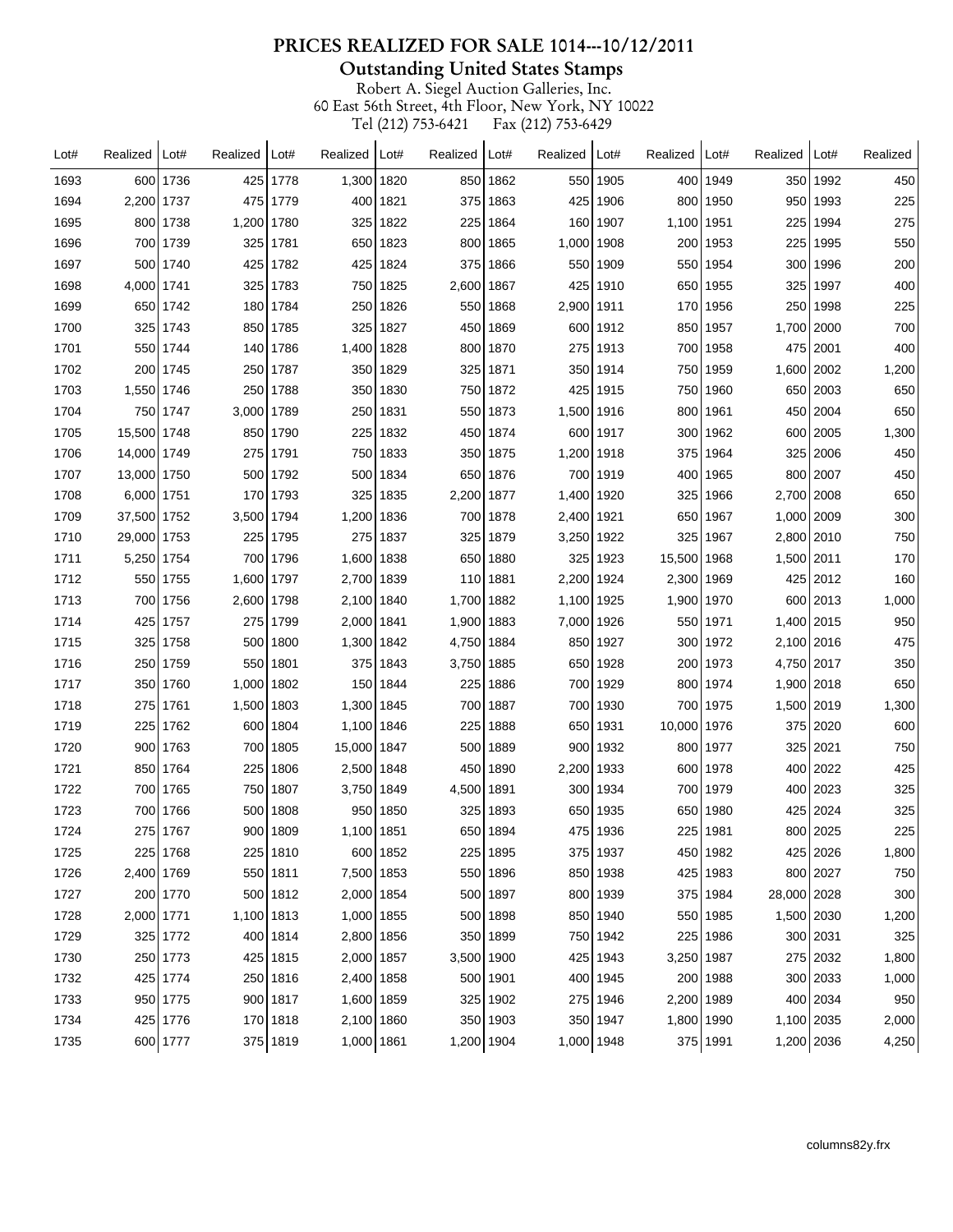**Outstanding United States Stamps** 

| Lot# | Realized   | Lot#     | Realized   | Lot#     | Realized     | Lot#     | Realized    | Lot#     | Realized    | Lot#     | Realized   | Lot#     | Realized   | Lot#       | Realized |
|------|------------|----------|------------|----------|--------------|----------|-------------|----------|-------------|----------|------------|----------|------------|------------|----------|
| 2037 | 2,300 2079 |          |            | 475 2123 | 1,700 2165   |          |             | 850 2211 |             | 325 2256 |            | 475 2301 |            | 275 2345   | 3,500    |
| 2038 | 1,700 2080 |          |            | 550 2124 |              | 850 2166 |             | 800 2212 | 4,750 2257  |          |            | 200 2302 |            | 700 2346   | 2,900    |
| 2039 | 1,200 2081 |          |            | 350 2125 |              | 180 2167 |             | 800 2213 | 3,000 2258  |          |            | 350 2303 |            | 650 2347   | 2,800    |
| 2040 |            | 140 2082 |            | 400 2126 |              | 550 2168 |             | 750 2214 |             | 950 2259 |            | 150 2304 |            | 450 2348   | 2,300    |
| 2041 |            | 400 2083 |            | 375 2127 |              | 450 2169 |             | 750 2215 | 5,000 2260  |          |            | 850 2305 |            | 275 2349   | 3,000    |
| 2042 | 2,500 2084 |          |            | 160 2128 |              | 425 2170 |             | 700 2216 | 12,000 2261 |          |            | 200 2306 |            | 250 2350   | 425      |
| 2043 |            | 650 2085 |            | 325 2129 |              | 425 2171 |             | 700 2217 | 1,900 2262  |          |            | 425 2307 |            | 275 2351   | 350      |
| 2044 | 1,000 2086 |          |            | 500 2130 |              | 475 2172 | 10,000 2218 |          |             | 150 2263 |            | 275 2309 |            | 400 2352   | 375      |
| 2045 |            | 425 2087 |            | 375 2131 |              | 475 2173 | 7,500 2219  |          |             | 300 2264 | 1,800 2310 |          |            | 375 2353   | 140      |
| 2046 |            | 170 2088 |            | 900 2132 |              | 700 2174 | 4,250 2220  |          | 5,250 2265  |          | 1,900 2311 |          |            | 350 2354   | 110      |
| 2047 |            | 275 2089 |            | 200 2133 |              | 500 2175 | 4,000 2221  |          | 2,600 2266  |          |            | 200 2312 |            | 170 2355   | 850      |
| 2048 |            | 250 2090 |            | 375 2134 |              | 325 2176 | 2,400 2222  |          | 1,100 2267  |          |            | 225 2314 |            | 350 2356   | 1,100    |
| 2049 |            | 750 2091 |            | 300 2135 |              | 950 2177 |             | 950 2223 |             | 200 2268 |            | 225 2315 |            | 475 2357   | 7,500    |
| 2050 |            | 550 2092 |            | 130 2136 |              | 550 2179 | 1,000 2224  |          | 5,250 2269  |          |            | 225 2316 |            | 235 2358   | 190      |
| 2051 |            | 475 2093 |            | 300 2137 | 1,600 2180   |          | 1,100 2225  |          |             | 900 2270 |            | 650 2317 |            | 325 2359   | 1,300    |
| 2052 |            | 600 2094 |            | 250 2138 |              | 550 2181 |             | 750 2226 | 1,100 2271  |          |            | 650 2318 |            | 375 2360   | 800      |
| 2053 | 5,250 2095 |          |            | 375 2139 |              | 800 2182 |             | 425 2227 |             | 550 2272 | 1,900 2319 |          |            | 550 2361   | 2,500    |
| 2054 | 1,000 2096 |          |            | 250 2140 |              | 325 2183 | 1,350 2228  |          | 4,250 2273  |          |            | 275 2320 |            | 450   2362 | 800      |
| 2055 |            | 225 2097 |            | 400 2141 |              | 450 2186 | 1,600 2229  |          |             | 550 2274 |            | 225 2321 |            | 425 2363   | 5,000    |
| 2056 |            | 475 2098 | 1,100 2142 |          |              | 315 2187 |             | 550 2230 |             | 800 2275 |            | 300 2322 |            | 650 2364   | 800      |
| 2057 |            | 400 2099 |            | 325 2143 |              | 275 2188 |             | 400 2231 | 2,100 2276  |          | 1,400 2323 |          |            | 350 2365   | 3,000    |
| 2058 |            | 450 2100 | 1,200 2144 |          |              | 315 2189 |             | 350 2232 |             | 750 2277 |            | 160 2324 |            | 450 2366   | 1,400    |
| 2059 |            | 450 2101 |            | 180 2145 |              | 300 2190 |             | 450 2233 |             | 325 2279 |            | 650 2325 |            | 400 2367   | 4,250    |
| 2060 |            | 825 2102 |            | 400 2146 |              | 750 2191 | 3,250 2235  |          | 6,000 2281  |          | 2,800 2326 |          |            | 350 2368   | 1,600    |
| 2061 |            | 325 2103 |            | 350 2147 |              | 600 2192 | 2,400 2236  |          |             | 475 2282 |            | 425 2327 |            | 400 2369   | 12,000   |
| 2062 |            | 650 2106 |            | 550 2148 |              | 600 2193 | 1,300 2237  |          |             | 425 2283 |            | 500 2328 |            | 450 2370   | 1,000    |
| 2063 |            | 500 2107 | 2,000 2149 |          | 160,000 2194 |          | 1,300 2238  |          |             | 600 2285 |            | 375 2329 |            | 375 2371   | 800      |
| 2064 |            | 650 2108 |            | 130 2150 |              | 275 2195 |             | 750 2239 | 2,000 2286  |          |            | 300 2330 |            | 375 2372   | 750      |
| 2065 |            | 550 2109 |            | 450 2151 |              | 800 2196 |             | 600 2240 |             | 850 2287 |            | 800 2331 |            | 600 2373   | 1,800    |
| 2066 |            | 850 2110 |            | 350 2152 |              | 525 2197 |             | 450 2241 |             | 800 2288 |            | 500 2332 | 3,000 2374 |            | 5,000    |
| 2067 | 1,300 2111 |          |            | 425 2153 |              | 700 2198 |             | 375 2243 |             | 475 2289 | 1,000 2333 |          |            | 450 2375   | 1,100    |
| 2068 |            | 200 2112 |            | 200 2154 |              | 750 2199 | 1,500 2245  |          |             | 475 2290 | 5,250 2334 |          |            | 950 2376   | 900      |
| 2069 |            | 170 2113 |            | 275 2155 |              | 725 2200 |             | 800 2246 | 1,500 2291  |          |            | 350 2335 |            | 475 2377   | 130      |
| 2070 |            | 150 2114 |            | 250 2156 | 1,200 2201   |          |             | 350 2247 |             | 275 2292 |            | 275 2336 |            | 500 2378   | 180      |
| 2071 |            | 210 2115 |            | 500 2157 |              | 250 2202 |             | 525 2248 |             | 350 2293 | 1,500 2337 |          |            | 450 2379   | 650      |
| 2072 | 3,000 2116 |          |            | 550 2158 | 1,100 2203   |          |             | 325 2249 |             | 200 2294 |            | 300 2338 | 1,200 2380 |            | 400      |
| 2073 | 2,700 2117 |          |            | 140 2159 | 1,300 2204   |          |             | 235 2250 |             | 750 2295 |            | 325 2339 | 2,100 2381 |            | 700      |
| 2074 | 1,400 2118 |          |            | 120 2160 | 1,000 2205   |          |             | 500 2251 |             | 550 2296 |            | 200 2340 |            | 225 2382   | 800      |
| 2075 |            | 275 2119 |            | 500 2161 | 1,100 2206   |          |             | 200 2252 |             | 110 2297 |            | 200 2341 |            | 450 2383   | 850      |
| 2076 | 1,100 2120 |          |            | 850 2162 |              | 750 2208 |             | 265 2253 |             | 550 2298 |            | 300 2342 |            | 250 2384   | 1,000    |
| 2077 |            | 450 2121 |            | 650 2163 |              | 750 2209 |             | 200 2254 |             | 375 2299 |            | 200 2343 |            | 225 2385   | 2,100    |
| 2078 | 3,750 2122 |          |            | 400 2164 |              | 700 2210 | 2,100 2255  |          |             | 200 2300 | 1,100 2344 |          | 3,500 2386 |            | 2,600    |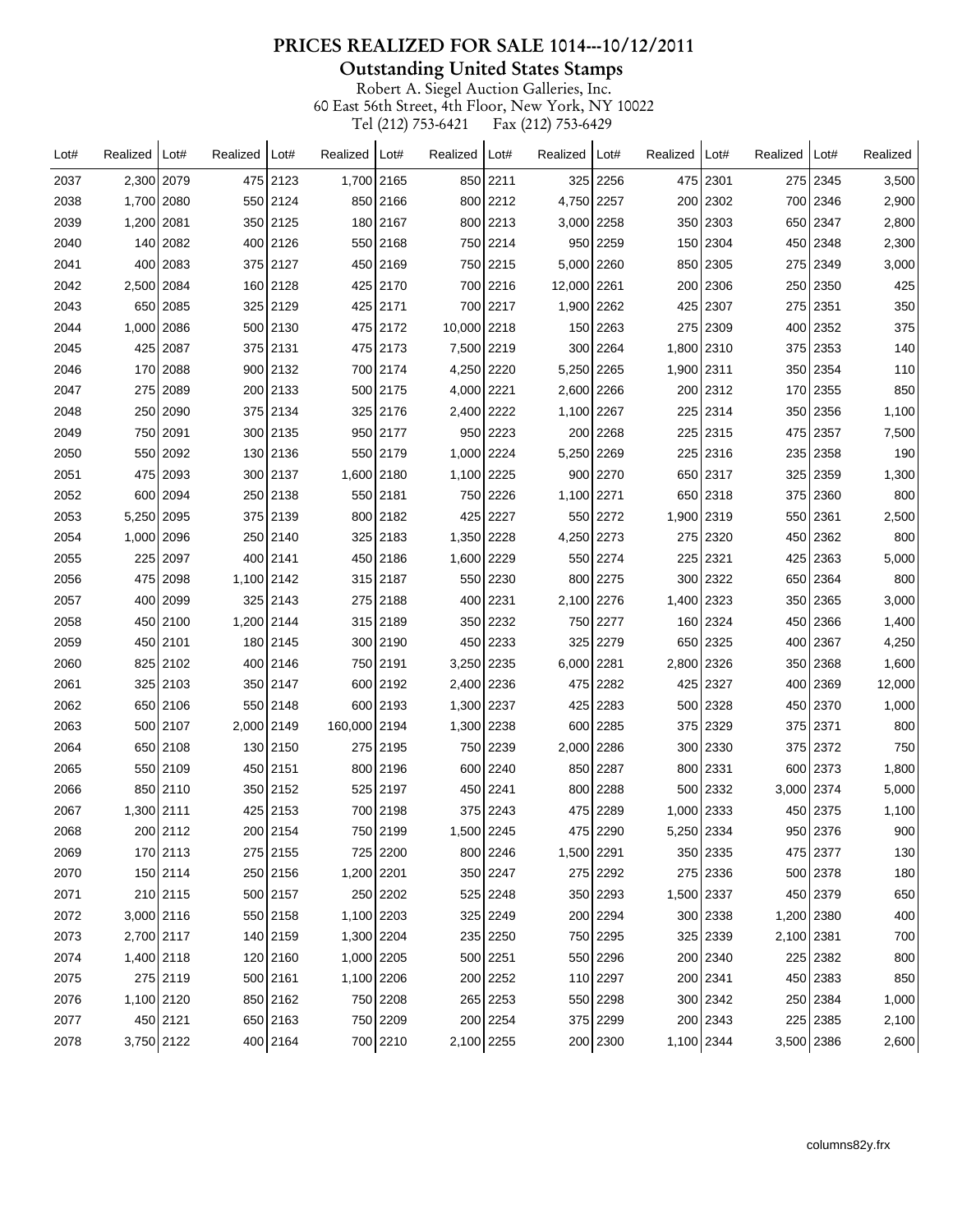**Outstanding United States Stamps** 

| Lot# | Realized     | Lot#     | Realized    | Lot#       | Realized   | Lot#         | Realized   | Lot#         | Realized     | Lot#     | Realized   | Lot#     | Realized   | Lot#     | Realized |
|------|--------------|----------|-------------|------------|------------|--------------|------------|--------------|--------------|----------|------------|----------|------------|----------|----------|
| 2387 | 2,900 2433   |          |             | 325 2482   |            | 300 2525     |            | 225 2570     |              | 750 2613 |            | 850 2656 |            | 425 2699 | 750      |
| 2388 |              | 375 2434 | 3,500 2483  |            |            | 400 2526     |            | 100 2571     |              | 275 2614 |            | 350 2657 |            | 850 2700 | 1,200    |
| 2389 |              | 275 2435 | 3,000 2484  |            | 2,700      | 2527         |            | 250 2572     |              | 475 2615 |            | 800 2658 | 190        | 2701     | 1,200    |
| 2390 |              | 375 2436 | 1,200 2485  |            |            | 275 2528     |            | 225 2573     | 1,400   2616 |          |            | 800 2659 |            | 250 2703 | 5,750    |
| 2391 |              | 350 2437 |             | 225 2486   |            | 550 2529     |            | 900 2574     | 3,250 2617   |          | 1,100 2660 |          |            | 600 2704 | 7,500    |
| 2392 |              | 350 2438 |             | 750 2487   |            | 700 2530     |            | 550 2575     |              | 275 2618 |            | 550 2661 |            | 600 2705 | 9,500    |
| 2393 |              | 200 2439 | 1,600 2488  |            |            | 950 2531     |            | 800 2576     |              | 700 2619 |            | 900 2662 |            | 225 2706 | 7,000    |
| 2394 |              | 650 2440 | 1,600 2489  |            |            | 950 2532     |            | 950 2577     | 1,600 2620   |          |            | 160 2663 |            | 170 2707 | 5,250    |
| 2395 |              | 600 2441 |             | 275 2491   |            | 650 2533     |            | 375 2578     |              | 400 2621 |            | 350 2664 |            | 275 2708 | 4,750    |
| 2396 | 2,300 2443   |          |             | 325 2492   |            | 500 2534     | 1,100 2579 |              | 2,100 2622   |          |            | 550 2665 |            | 160 2709 | 3,750    |
| 2397 | 5,750 2445   |          |             | 300 2493   |            | 600 2537     | 4,000 2581 |              |              | 650 2623 |            | 650 2667 | 1,500 2710 |          | 4,750    |
| 2398 |              | 180 2446 | 3,500 2494  |            |            | 550 2538     | 5,750 2582 |              |              | 550 2624 |            | 650 2668 |            | 50 2711  | 2,600    |
| 2399 |              | 600 2447 |             | 225 2495   |            | 500 2540     |            | 325 2583     | 1,400 2625   |          |            | 275 2669 |            | 475 2712 | 3,000    |
| 2400 | 8,500 2448   |          |             | 275 2496   |            | 375 2541     |            | 425 2584     |              | 375 2626 |            | 800 2670 |            | 850 2713 | 1,200    |
| 2401 |              | 225 2449 |             | 550 2497   |            | 550 2542     |            | 275 2585     | 1,200 2627   |          |            | 900 2671 |            | 900 2714 | 1,100    |
| 2402 |              | 375 2451 |             | 950   2498 |            | 300 2543     | 2,600 2586 |              | 2,100 2628   |          |            | 750 2672 |            | 900 2715 | 2,000    |
| 2403 | 6,750 2452   |          |             | 950 2499   |            | 325 2544     | 1,400 2587 |              | 1,500 2629   |          |            | 130 2673 |            | 800 2716 | 950      |
| 2404 |              | 600 2453 |             | 150 2500   |            | 300 2545     | 2,100 2588 |              |              | 375 2630 |            | 800 2674 |            | 425 2718 | 8,500    |
| 2405 |              | 170 2454 | 10,000 2501 |            |            | 475 2546     | 1,500 2589 |              |              | 350 2631 |            | 475 2675 |            | 375 2719 | 1,500    |
| 2406 |              | 110 2455 |             | 325 2502   |            | 750 2547     |            | 650 2590     |              | 400 2632 | 1,300 2676 |          |            | 550 2720 | 3,500    |
| 2407 |              | 500 2456 |             | 350 2503   |            | 600 2548     |            | 650 2591     |              | 325 2633 |            | 950 2677 |            | 500 2721 | 1,900    |
| 2408 |              | 650 2457 | 2,600 2504  |            |            | 325 2549     |            | 850 2592     | 1,400 2634   |          |            | 450 2678 |            | 400 2722 | 1,200    |
| 2409 |              | 800 2458 |             | 850 2505   |            | 250 2550     |            | 750 2593     | 1,500 2635   |          |            | 375 2679 |            | 450 2723 | 250      |
| 2412 |              | 375 2459 |             | 325 2506   |            | 250 2551     |            | 500 2594     |              | 800 2636 |            | 225 2680 |            | 550 2724 | 1,200    |
| 2413 |              | 225 2460 |             | 250 2507   |            | 250 2552     |            | 850 2595     | 1,100 2637   |          |            | 150 2681 |            | 475 2725 | 200      |
| 2414 |              | 200 2461 | 1,500 2508  |            |            | 225 2553     |            | 375 2596     | 1,050   2638 |          |            | 275 2682 |            | 750 2726 | 6,750    |
| 2415 | 225          | 2462     |             | 140 2509   |            | 275 2554     |            | 950 2597     | 1,100 2639   |          |            | 800 2683 | 950        | 2727     | 3,750    |
| 2416 |              | 550 2463 |             | 250 2510   |            | 225 2555     | 1,700 2598 |              | 1,200   2640 |          |            | 500 2684 |            | 650 2728 | 8,500    |
| 2419 |              | 400 2464 |             | 400 2511   |            | 600 2556     |            | 325 2599     | 1,600 2641   |          |            | 275 2685 |            | 415 2729 | 3,250    |
| 2420 |              | 500 2467 |             | 150 2512   |            | 650 2557     |            | 350 2600     | 1,200 2642   |          |            | 235 2686 | 1,300 2730 |          | 3,125    |
| 2421 | 200          | 2470     |             | 850 2513   |            | $900$   2558 | 1,400 2601 |              |              | 850 2643 |            | 425 2687 | 1,000 2731 |          | 1,200    |
| 2422 | 1,300   2471 |          |             | 110 2514   |            | 550 2559     | 1,100 2602 |              | 1,900 2644   |          |            | 750 2688 |            | 650 2732 | 1,200    |
| 2423 |              | 375 2472 |             | 800 2515   | 2,100 2560 |              |            | 300 2603     |              | 160 2645 |            | 325 2689 |            | 475 2733 | 950      |
| 2424 |              | 475 2473 |             | 550 2516   | 1,300 2561 |              | 1,400 2604 |              | 1,200 2646   |          | 2,500 2690 |          |            | 750 2734 | 800      |
| 2425 |              | 500 2474 |             | 350 2517   |            | 850 2562     |            | 600 2605     |              | 600 2647 | 3,500 2691 |          |            | 400 2735 | 450      |
| 2426 | 1,100 2475   |          |             | 225 2518   |            | 600 2563     | 1,200 2606 |              | 1,300 2648   |          |            | 900 2692 |            | 500 2736 | 900      |
| 2427 |              | 800 2476 |             | 180 2519   |            | 250 2564     |            | 950 2607     |              | 375 2649 | 4,750 2693 |          | 1,000 2737 |          | 1,300    |
| 2428 |              | 550 2477 |             | 500 2520   |            | 400 2565     | 1,400 2608 |              | 1,700 2650   |          |            | 850 2694 |            | 450 2738 | 1,300    |
| 2429 |              | 400 2478 |             | 550 2521   |            | 325 2566     |            | $900$   2609 |              | 750 2652 | 1,400 2695 |          |            | 425 2739 | 850      |
| 2430 |              | 250 2479 |             | 325 2522   |            | 190 2567     | 1,500 2610 |              |              | 375 2653 |            | 425 2696 |            | 350 2740 | 600      |
| 2431 | 3,500 2480   |          | 1,100 2523  |            |            | 425 2568     | 1,100 2611 |              |              | 425 2654 |            | 900 2697 |            | 200 2741 | 650      |
| 2432 | 1,200 2481   |          |             | 425 2524   |            | 500 2569     |            | 800 2612     |              | 650 2655 | 1,200 2698 |          |            | 475 2742 | 225      |